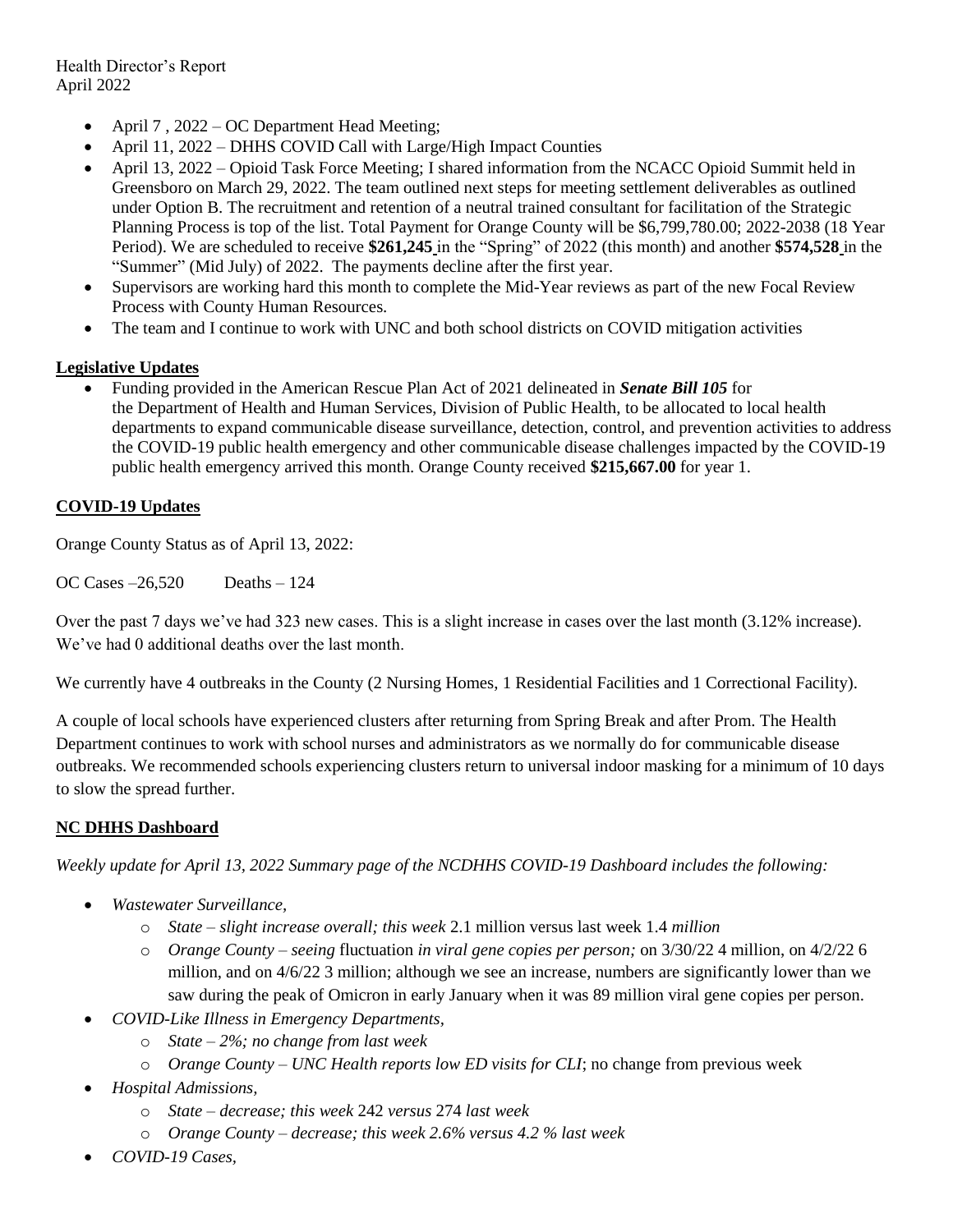- o *State- Small increase; 3,026 this week versus 2,795 last week*
- o *Orange County – As of 4/6 case rate 75/100k (last 7 days) versus 3/30 a case rate of 55/100k (last 7 days)*
- *Booster Rates,*
	- o *State – 51%*
	- o *Orange County –* 50% -73,946
- *Prevalence of Variants,*
	- o *State – B.A.1*  40.31*% and B.A. 2 –* 59.69*%*
	- o *Orange County – B.A.1 –* 30*% and B.A.2 –* 70*%*
	- *and CDC COVID-19 Community Levels data.* 
		- o *Orange County - Low*

*In addition, the Dashboard will no longer include testing or contract tracing. The County Transmission Data Dashboard will be completely retired on March 23, 2022.*

## **COVID-19 Vaccination Data –** *(Data as of April 13, 2022)*

- NC DHHS Vaccinations dashboard found at<https://covid19.ncdhhs.gov/dashboard/vaccinations> : Orange County (all Providers)
	- $\circ$  116,823 first dose 79%
	- $\circ$  113,340 full vaccine series 76%

# **CDC COVID-19 Community Level (***Data as of April 11, 2022)*

| V<br>COVID-19 Community Levels - Use the Highest Level that Applies to Your Community |                                                                                       |                  |               |             |
|---------------------------------------------------------------------------------------|---------------------------------------------------------------------------------------|------------------|---------------|-------------|
| <b>New COVID-19 Cases</b><br>Per 100,000 people in<br>the past 7 days                 | <b>Indicators</b>                                                                     | Low              | <b>Medium</b> | <b>High</b> |
| 20.88<br>Fewer than 200                                                               | New COVID-19 admissions per 100,000<br>population (7-day total)                       | <10.0<br>3.1     | 10.0-19.9     | >20.0       |
|                                                                                       | Percent of staffed inpatient beds<br>occupied by COVID-19 patients (7-day<br>average) | $< 10.0\%$<br>3% | 10.0-14.9%    | $>15.0\%$   |
| 200 or more                                                                           | New COVID-19 admissions per 100,000<br>population (7-day total)                       | <b>NA</b>        | < 10.0        | >10.0       |
|                                                                                       | Percent of staffed inpatient beds<br>occupied by COVID-19 patients (7-day<br>average) | <b>NA</b>        | $< 10.0\%$    | $>10.0\%$   |

The COVID-19 community level is determined by the higher of the new admissions and inpatient beds metrics, based on the current level of new cases per 100,000 population in the past 7 days

## **Masks and Public Transportation**

The Transportation Security Administration (TSA) extended the security directive requiring masks on public transportation conveyances and hubs through **May 3, 2022.** Read the TSA announcement [here.](https://www.tsa.gov/news/press/statements/2022/04/13/tsa-extends-face-mask-requirement-through-may-3-2022)

FTA will share updates as soon as possible. Learn more about FTA's mask guidance for public transportation through the [FTA Transit Mask Up webpage](https://urldefense.com/v3/__https:/lnks.gd/l/eyJhbGciOiJIUzI1NiJ9.eyJidWxsZXRpbl9saW5rX2lkIjoxMDYsInVyaSI6ImJwMjpjbGljayIsImJ1bGxldGluX2lkIjoiMjAyMjAzMTAuNTQ3Mjk4OTEiLCJ1cmwiOiJodHRwczovL3d3dy50cmFuc2l0LmRvdC5nb3YvVHJhbnNpdE1hc2tVcCJ9.RgNASmS5iqc0SOVv2RF3JCaaNI4waaB79XLJZcnpwoA/s/717426486/br/127946266408-l__;!!HYmSToo!IyLRarrf8-eQzWDwy5-i6Ji0t6DinfcDJSU5nV7ZkLgTQc4LUJ2bl15XqbwEZcn1IGQ$)